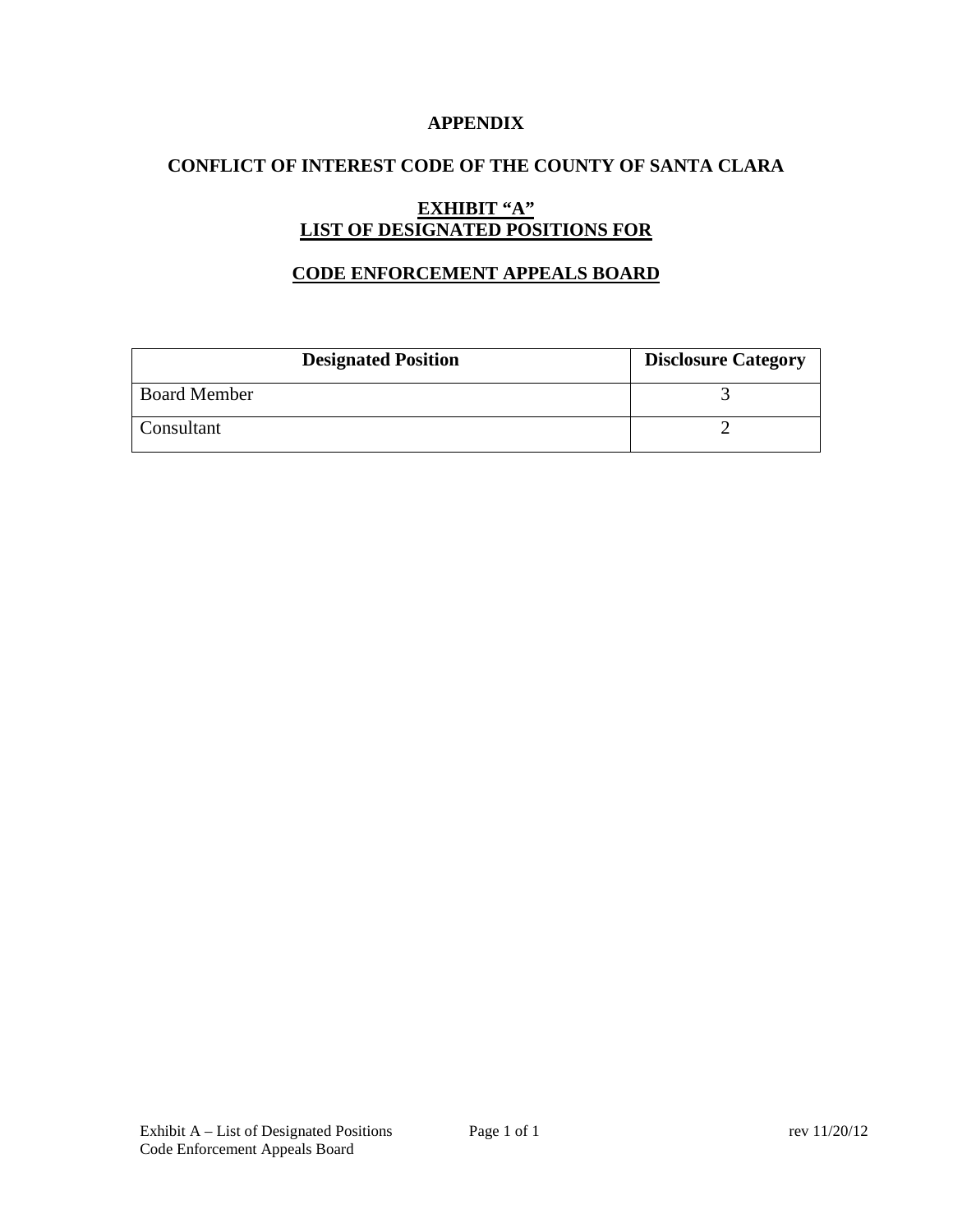#### **APPENDIX**

### **CONFLICT OF INTEREST CODE OF THE COUNTY OF SANTA CLARA**

# **EXHIBIT "B" DISCLOSURE CATEGORIES FOR**

# **CODE ENFORCEMENT APPEALS BOARD**

Pursuant to the County of Santa Clara's Conflict of Interest Code, Disclosure Categories 1 and 2 shall read as follows for all Code Agencies.

**Disclosure Category 1:** Persons in this category shall disclose:

(1) all investments in, business positions in, and income (including gifts, loans and travel payments) from:

(a) all sources that provide, plan to provide, or have provided in the last two years, facilities, goods, software, hardware, or related technology, equipment, vehicles, machinery or services, including training or consulting services, to the County;

(b) all sources that are subject to the regulatory, monitoring, investigatory, enforcement, valuation, certification, permit or licensing authority of, or have an application for a license, permit or certificate pending before, the County;

(c) all sources that receive, are planning to apply to receive, or have received in the last two years, grants or other monies from or through the County; and sources that receive referrals to provide assessments and/or treatments that are required or recommended by the County; and

(2) all interests in real property in the County of Santa Clara located entirely or partly within the County, or within two miles of County boundaries, or of any land owned or used by the County.

**Disclosure Category 2:** Each Consultant shall disclose: (1) all investments in, business positions in, and income (including gifts, loans and travel payments) from: (a) all sources that provide, plan to provide, or have provided in the last two years, facilities, goods, software, hardware, or related technology, equipment, vehicles, machinery or services, including training or consulting services, to the County; (b) all sources that are subject to the regulatory, monitoring, investigatory, enforcement, valuation, certification, permit or licensing authority of, or have an application for a license, permit or certificate pending before, the County; (c) all sources that receive, are planning to apply to receive, or have received in the last two years, grants or other monies from or through the County; and